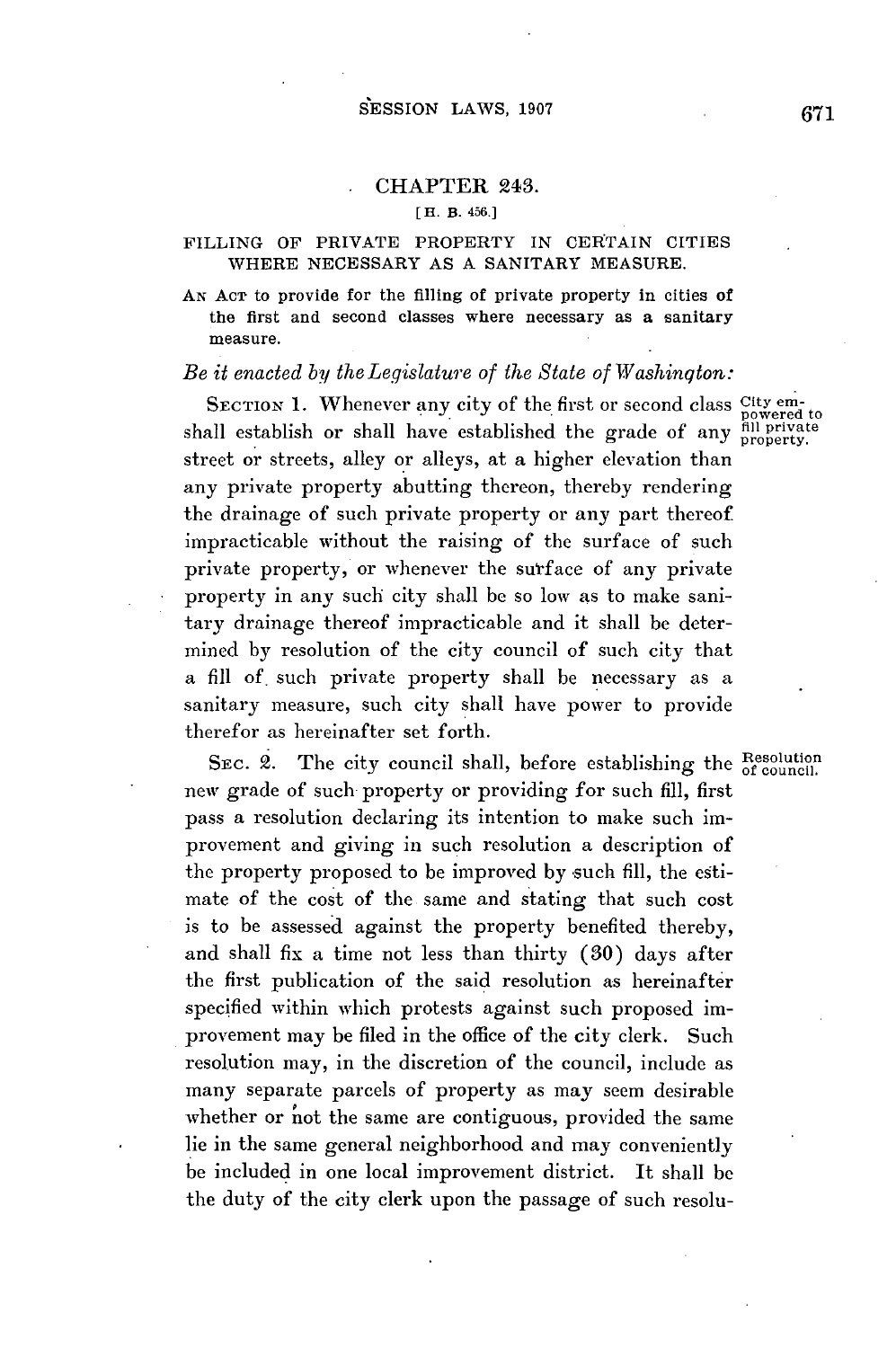Publication tion to cause such resolution to be published in the official tion. newspaper of such city in at least two (2) consecutive issues before the time fixed in such resolution for filing such protests, and proof of such publication **by** affidavit shall be **filed** as a part of the record of such proceeding.

**SEc. 3. If** no protest is filed, or if such protest is filed and the said city council shall, notwithstanding such protest and after full hearing thereof if any protestant Ordinance shall ask for such hearing, determine that it is necessary for improve- ment. to **fill** such private property, or any portion or portions thereof, the city council shall then, or at a subsequent time, proceed to enact an ordinance for such improvement. **By** the provisions of such ordinance, a local improvement **dis**trict shall be established to be called "Local Improvement Name of District No......," which shall include all the property found **by** the said council as aforesaid to require such **fill** as a sanitary measure. Such ordinance shall provide that such improvement shall be made and shall fix and establish the grades to which the said property and the different portions thereof shall be brought **by** such improvement, and\* that the cost and expense thereof shall be taxed and assessed Assessment upon all the property in such local improvement district, benefited. which cost shall be assessed in proportion to the number of cubic yards of earth and bulkheading required for the different portions of said property included in said improvement district arid in proportion to the benefits derived **by** such improvement: *Provided,* That the city Fayment council may expend from the general fund for such pur-<br>
eral fund. poses such sums as in their judgment may seem fair and equitable in consideration of the benefits accruing to the general public **by** reason of such improvement. Whenever any expense or cost of work shall have been assessed on any such land as hereinabove provided, the amount of such expense and cost shall become a lien upon said lands against Lien of which the same are so assessed and shall take precedence of all other liens, except general tax liens and special assessment liens theretofore assessed **by** the said city thereon and which may be foreclosed in accordance with the code of civil procedure in the name of such city as plaintiff. And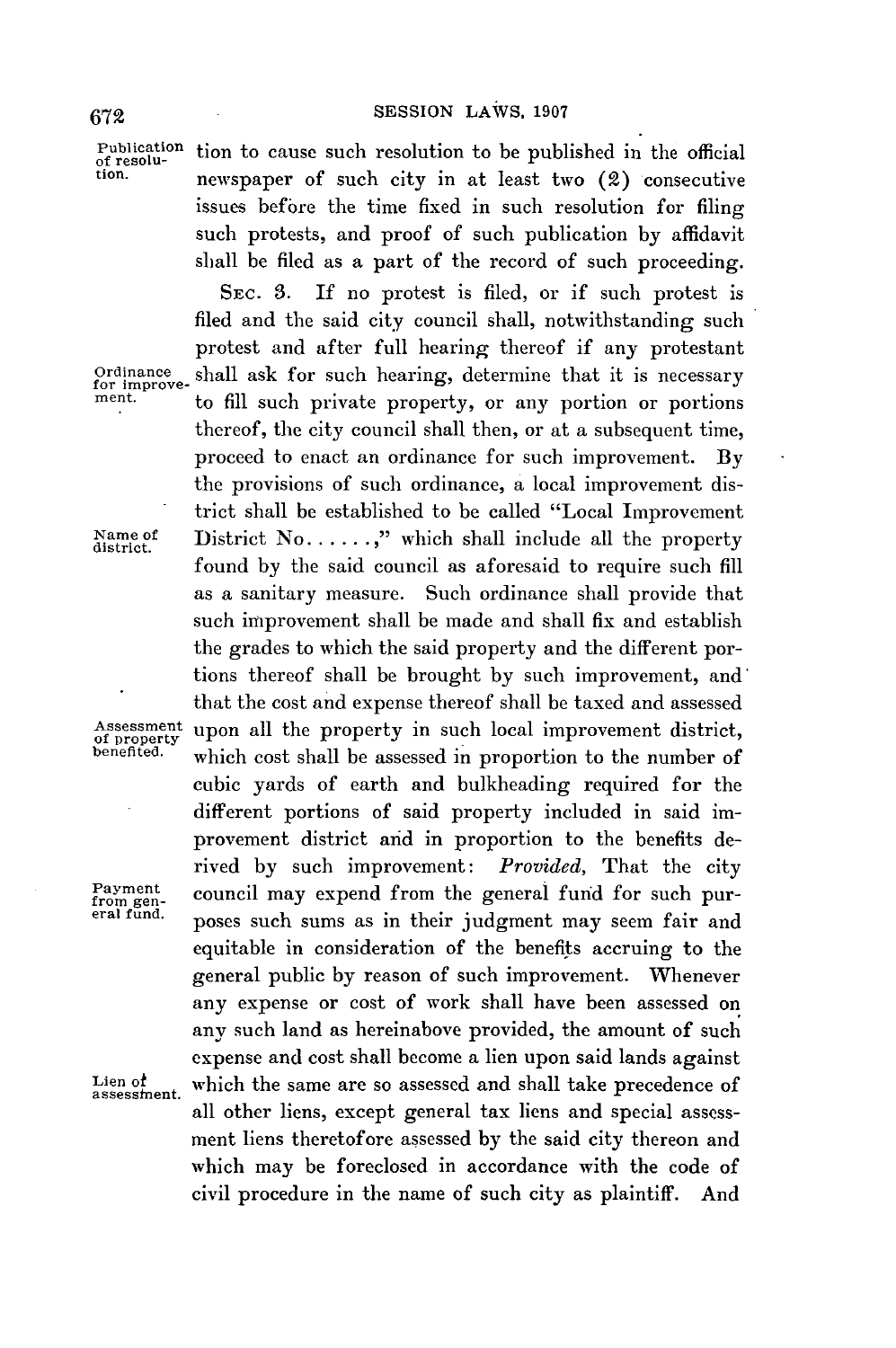in any such proceeding if the court trying the same shall be satisfied that the work has been done or material furnished for the **fill** of such property, a recovery shall be permitted or charge enforced to the extent of the proper proportion of the value of the work or material which would be chargeable on such lot or land notwithstanding any informality, irregularity or defects in any of the proceedings of such municipal incorporation or its officers.

SEC. 4. The said city shall have power by general or Powers of special ordinance, or **by** general and special ordinance combined, in its discretion, to make provision for the necessary surveys, estimates, bids, contract, bond and supervision of the said work and for making and approving the assess-' ment roll of said local improvement district and for the collection of the assessments made thereby, and for the doing of everything which in their discretion may be necessary in carrying out the purposes of this act, or may be incidental thereto: *Provided,* That before the approval of such assessment roll, notice shall be given and an opportunity offered for the owners of the property affected **by** such assessment roll to be heard before such city council in the same manner as in case of assessments for drainage and sewerage in any such city.

SEC. 5. Such city may, in its discretion, by general or Bonds of district. special ordinance, or both, instead of requiring immediate payment for the said work to be made **by** the owners **of** property included in said assessment roll, authorize the issuance of interest bearing bonds or warrants of such local improvement district, which shall include the property liable to assessment for such improvement, the said bonds or warrants to be payable on or before a date not to exceed ten **(10)** years from and after their date and may be issued subject to call, the amount of the said assessment to be payable in installments or otherwise, and the bonds to **be** of such terms as shall be provided in such ordinance or ordinances and to bear interest at such rate as may be Interest. prescribed in such ordinance or ordinances, but not to exceed eight **(8)** per cent. per annum. Such bonds or -43